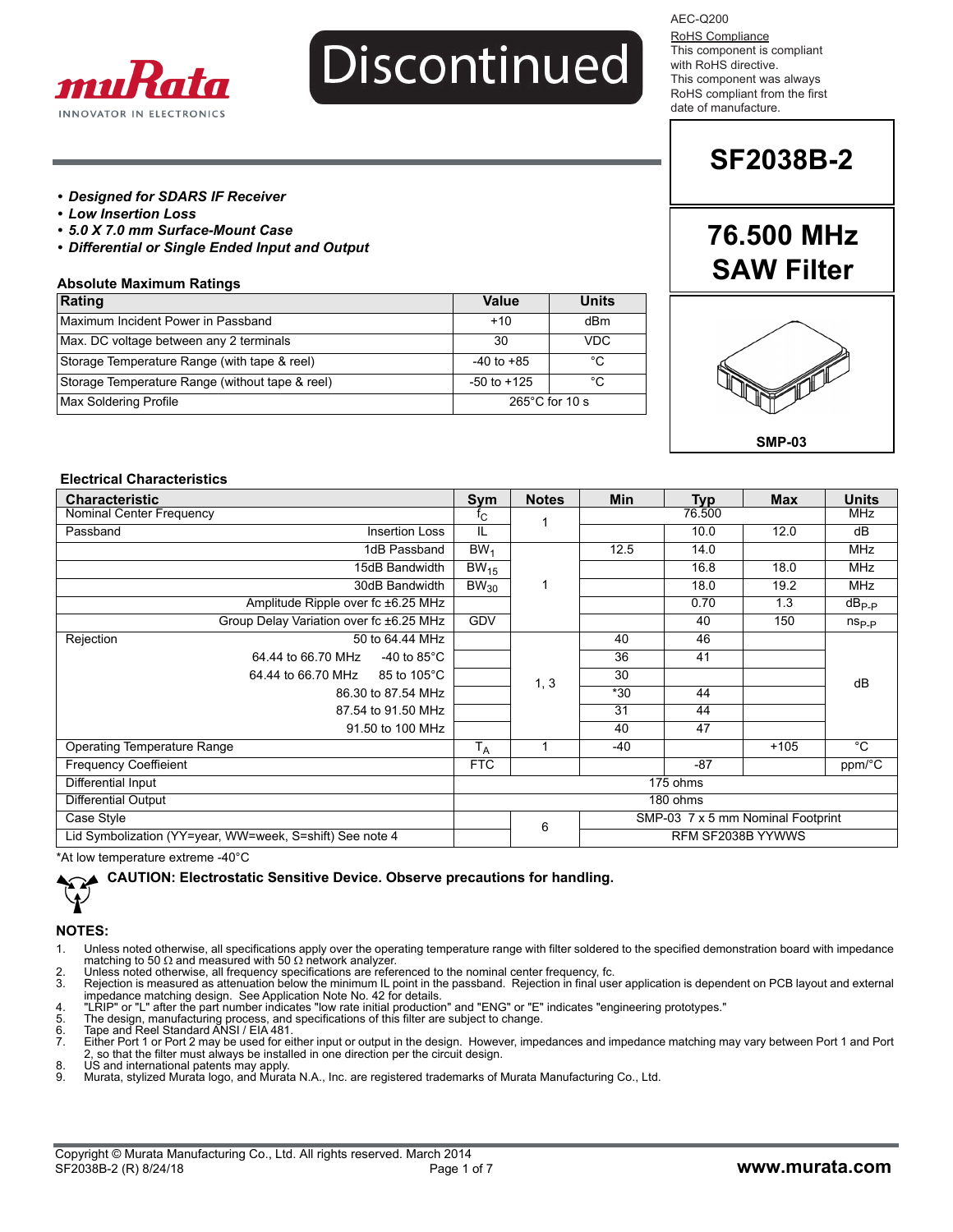#### **Matching Circuit and Matching Component Values Used in G3 Sirius Radios**

(Refer to Sirius Radio G3 Chipset Application Note, Doc. #RX000104-B, Sec. 4.2.2)



#### **Wideband SAW Matching Circuit**

#### **Wideband SAW Matching Values**

| <b>Reference Designator</b> | <b>Value</b> |
|-----------------------------|--------------|
| C <sub>1</sub>              | 15pF         |
| C <sub>2</sub>              | 15pF         |
| $\overline{1}$              | 270 nH       |
| $\overline{2}$              | 270 nH       |
| C <sub>3</sub>              | 27 pF        |
| $\cap$ 4                    | 27 pF        |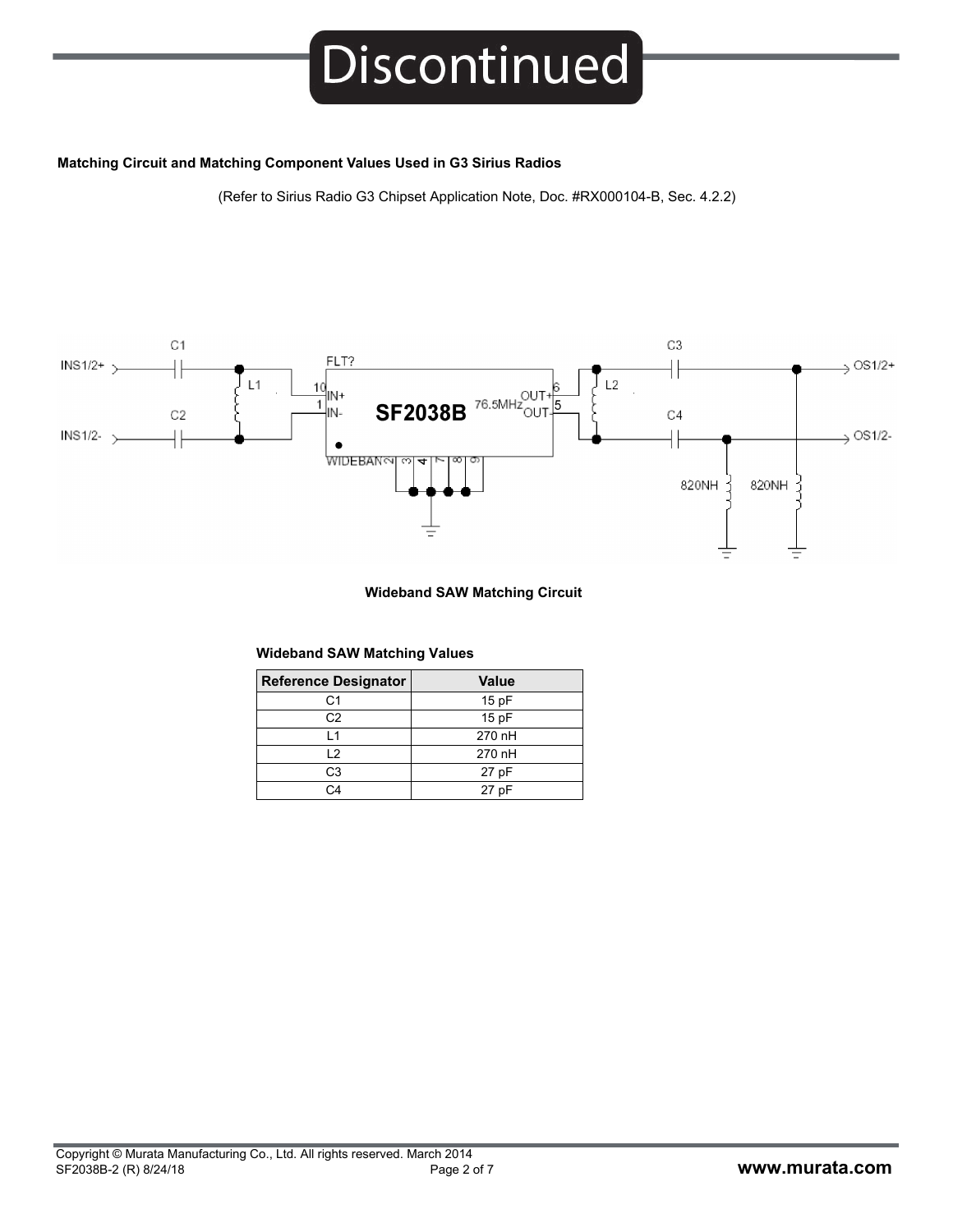#### **Matching Circuit and Matching Component Values Used on Filter Demo Board**

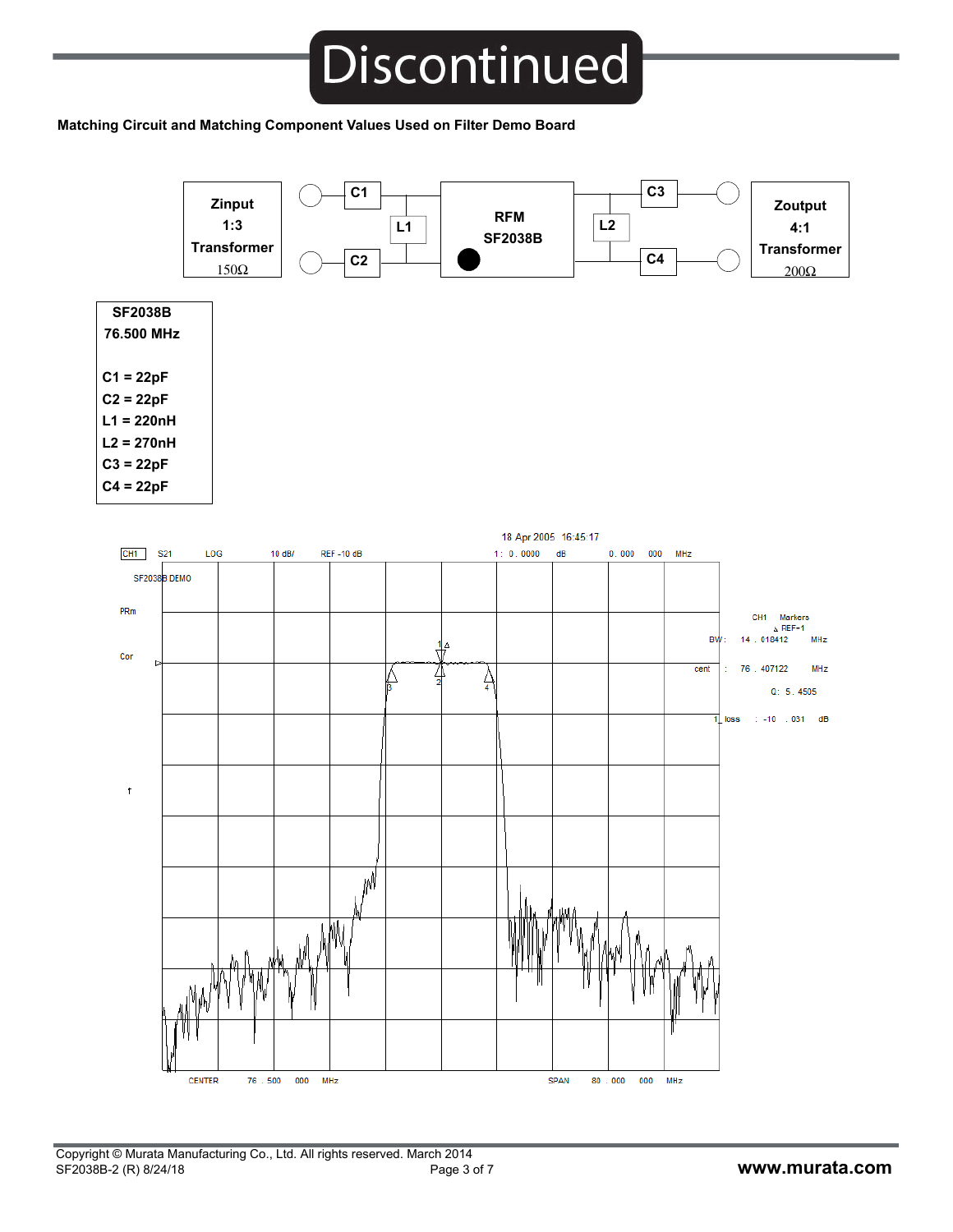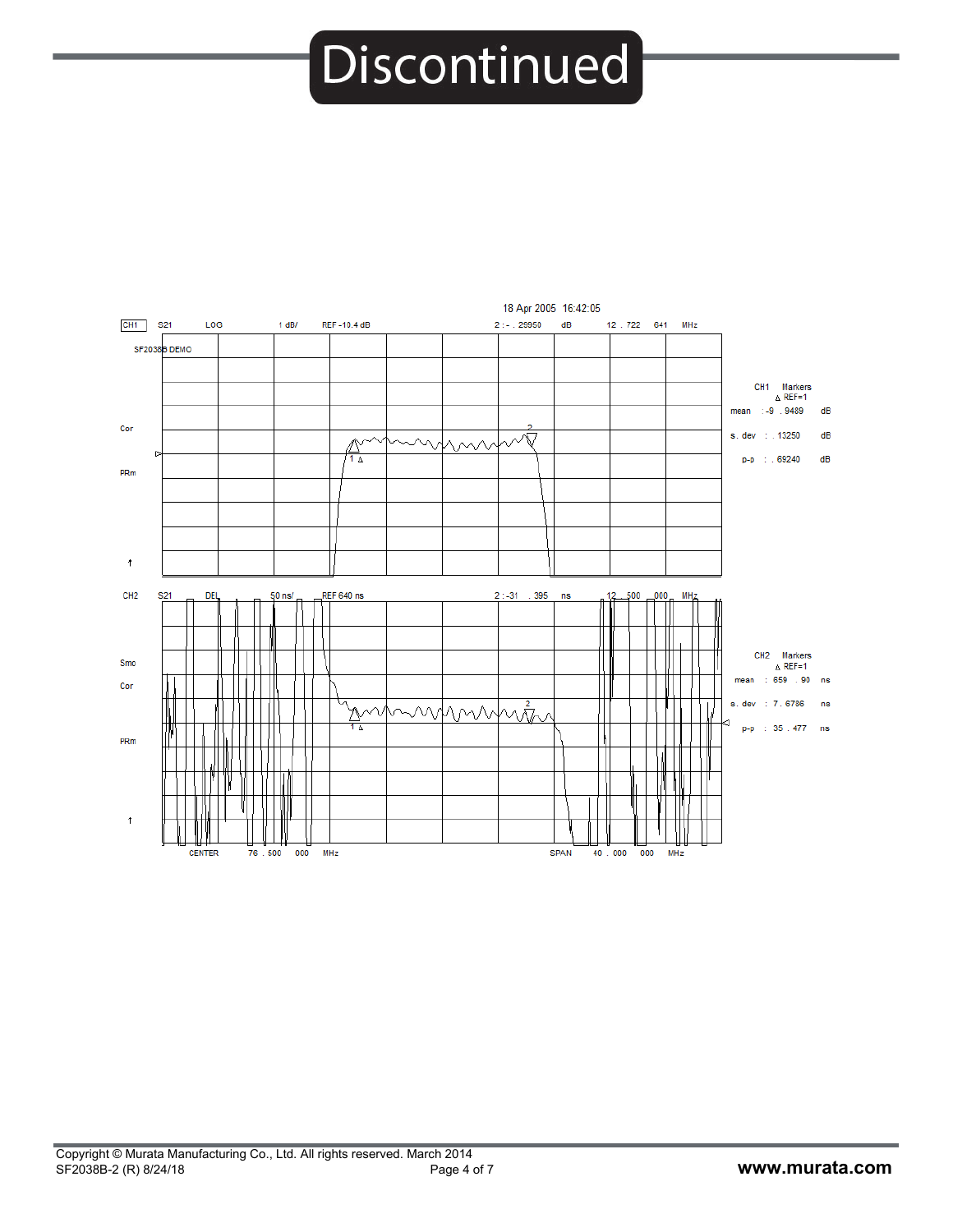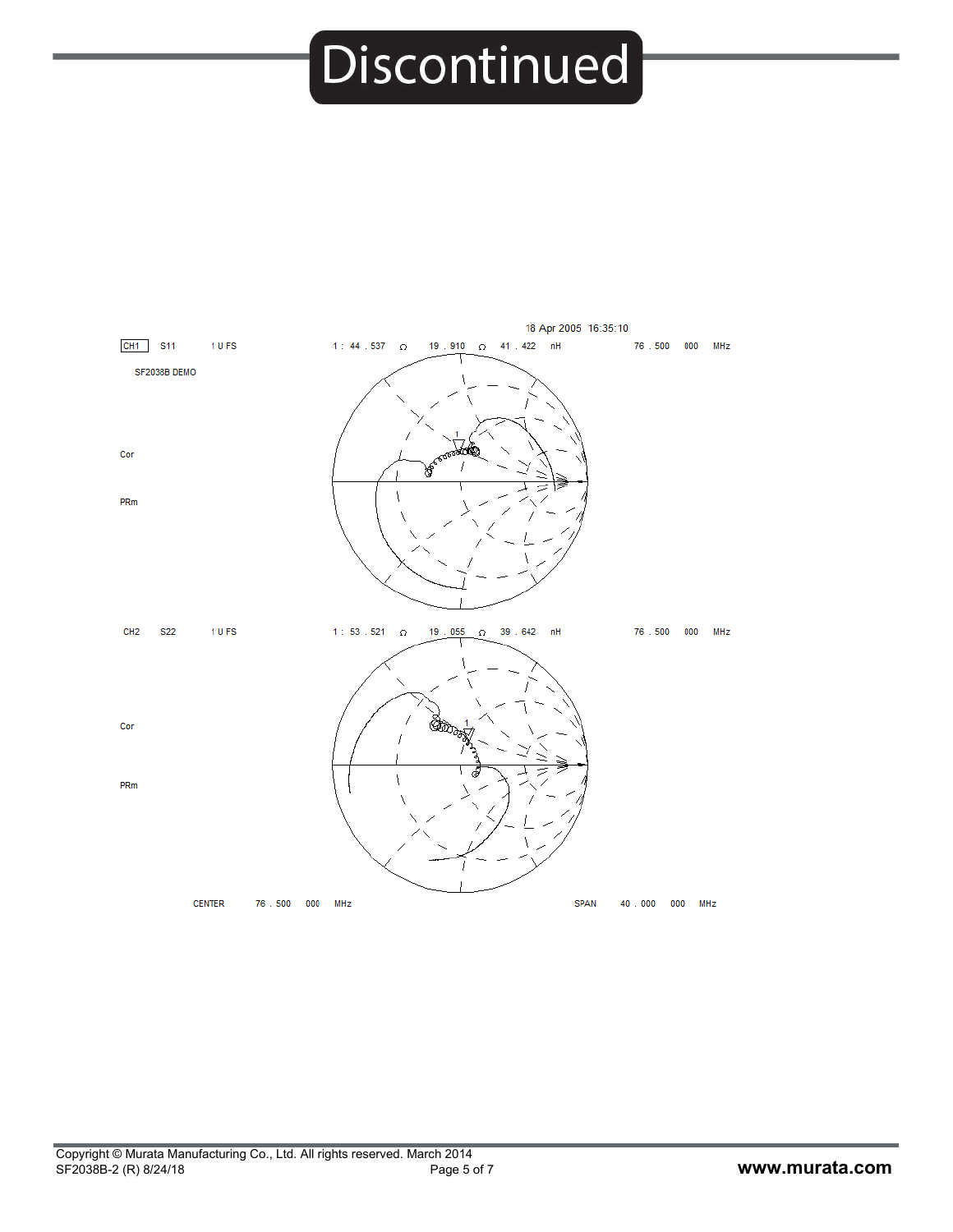### **SMP-03 Case**

Discontinued

### **10-Terminal Ceramic Surface-Mount Case**

### **7 x 5 mm Nominal Footprint**



#### **Recommended PCB Footprint**





| <b>Case Dimensions</b> |            |            |            |               |            |       |
|------------------------|------------|------------|------------|---------------|------------|-------|
| <b>Dimension</b>       | mm         |            |            | <b>Inches</b> |            |       |
|                        | <b>Min</b> | <b>Nom</b> | <b>Max</b> | Min           | <b>Nom</b> | Max   |
| A                      | 6.80       | 7.00       | 7.20       | 0.268         | 0.276      | 0.283 |
| в                      | 4.80       | 5.00       | 5.20       | 0.189         | 0.197      | 0.205 |
| C                      |            | 1.65       | 2.00       |               | 0.065      | 0.079 |
| D                      | .47        | 0.60       | .73        | 0.019         | 0.024      | 0.029 |
| Е                      | 2.41       | 2.54       | 2.67       | 0.095         | 0.100      | 0.105 |
| н                      | 0.87       | 1.0        | 1.13       | 0.034         | 0.039      | 0.044 |
| J                      | 4.87       | 5.00       | 5.13       | 0.192         | 0.197      | 0.202 |
| ĸ                      | 2.87       | 3.00       | 3.13       | 0.113         | 0.118      | 0.123 |
| P                      | 1.14       | 1.27       | 1.40       | 0.045         | 0.050      | 0.055 |

| <b>Materials</b> |                                                      |  |  |
|------------------|------------------------------------------------------|--|--|
| Solder Pad       | Au plating 30 - 60 ulnches (76.2-152 uM) over 80-    |  |  |
| Termination      | 200 ulnches (203-508 uM) Ni.                         |  |  |
| l id             | Fe-Ni-Co Alloy Electroless Nickel Plate (8-11% Phos- |  |  |
|                  | phorus) 100-200 ulnches Thick                        |  |  |
| Body             | $AlgO3$ Ceramic                                      |  |  |
| Ph Free          |                                                      |  |  |

| <b>Electrical Connections</b> |                               |                  |  |
|-------------------------------|-------------------------------|------------------|--|
|                               | <b>Connection</b>             | <b>Terminals</b> |  |
| Port 1                        | Input or Return               | 10               |  |
|                               | Return or Input               |                  |  |
| Port 2                        | Output or Return              | 5                |  |
| <b>Return or Output</b>       |                               | 6                |  |
|                               | Ground                        | All others       |  |
| <b>Single Ended Operation</b> |                               | Return is ground |  |
|                               | <b>Differential Operation</b> | Return is hot    |  |

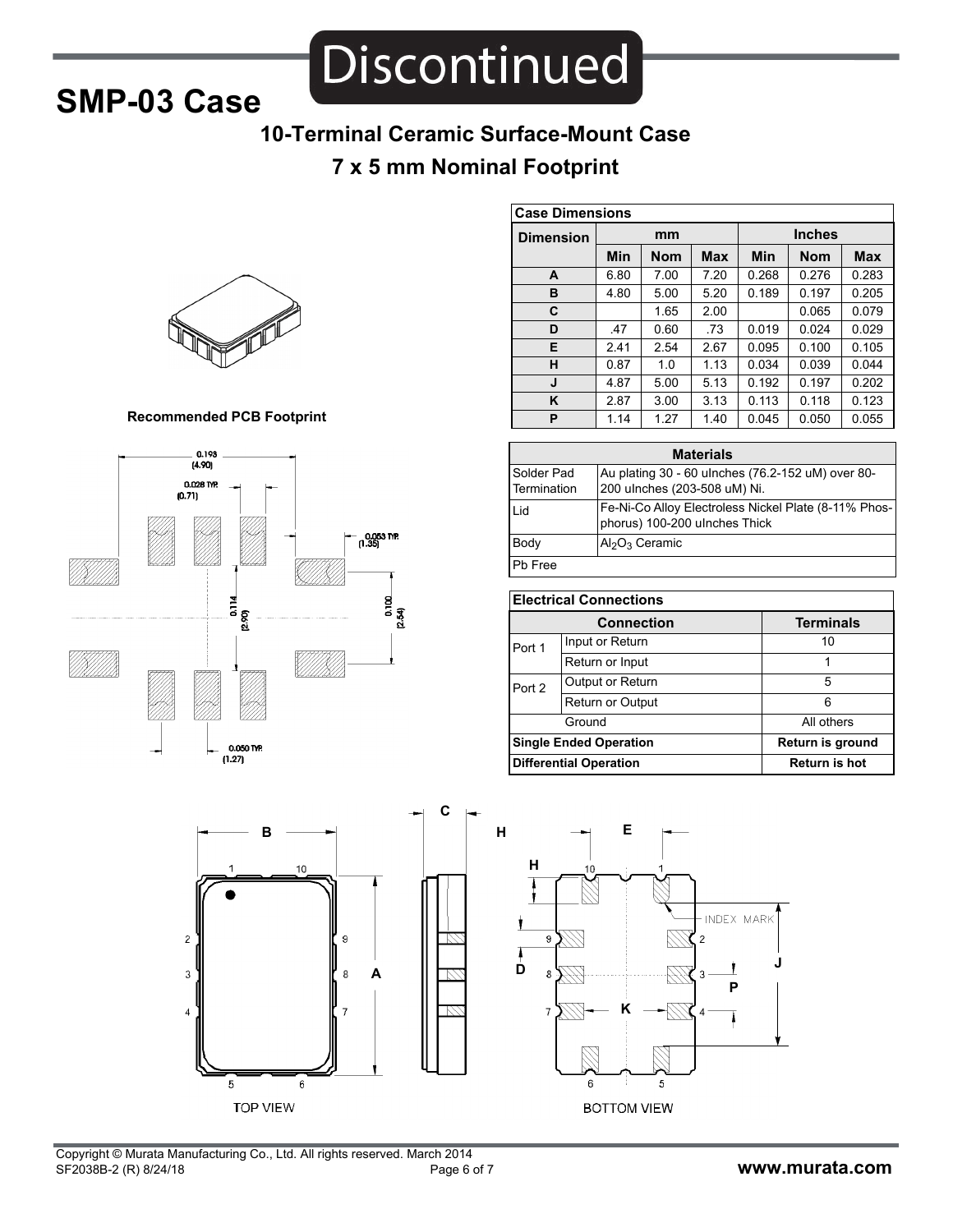#### **Tape and Reel Specifications**



|               | "R "        | <b>Quantity Per Reel</b> |  |
|---------------|-------------|--------------------------|--|
| <b>Inches</b> | millimeters |                          |  |
|               | 178         | 500                      |  |
| 13            | 330         | 2000                     |  |

#### **Product Reflow/ESD/MSL**

| <b>Reflow Peak Temperature</b>     | 265           | °C      |
|------------------------------------|---------------|---------|
| <b>Reflow Peak Time</b>            | 10            | Seconds |
| Liquidus 217 Temperature/Time      | 110           | Seconds |
| Over Liquidus 230 Temperature/Time | 70            | Seconds |
| <b>Reflow Condition</b>            | <b>SMT</b>    |         |
| Class Level HBM                    | $\mathcal{P}$ |         |
| HBM(V)                             | 2000          | HBM(V)  |
| MM(V)                              | N/A           | MM(V)   |
| CDM(V)                             | 2000          | CDM(V)  |
| <b>MSL</b>                         |               |         |

#### **COMPONENT ORIENTATION and DIMENSIONS**

| <b>Carrier Tape Dimensions</b> |                  |  |  |  |
|--------------------------------|------------------|--|--|--|
| Ao                             | $5.5 \text{ mm}$ |  |  |  |
| Bo                             | $7.5 \text{ mm}$ |  |  |  |
| Κo                             | $2.0$ mm         |  |  |  |
| <b>Pitch</b>                   | 8.0 mm           |  |  |  |
| w                              | 16.0 mm          |  |  |  |